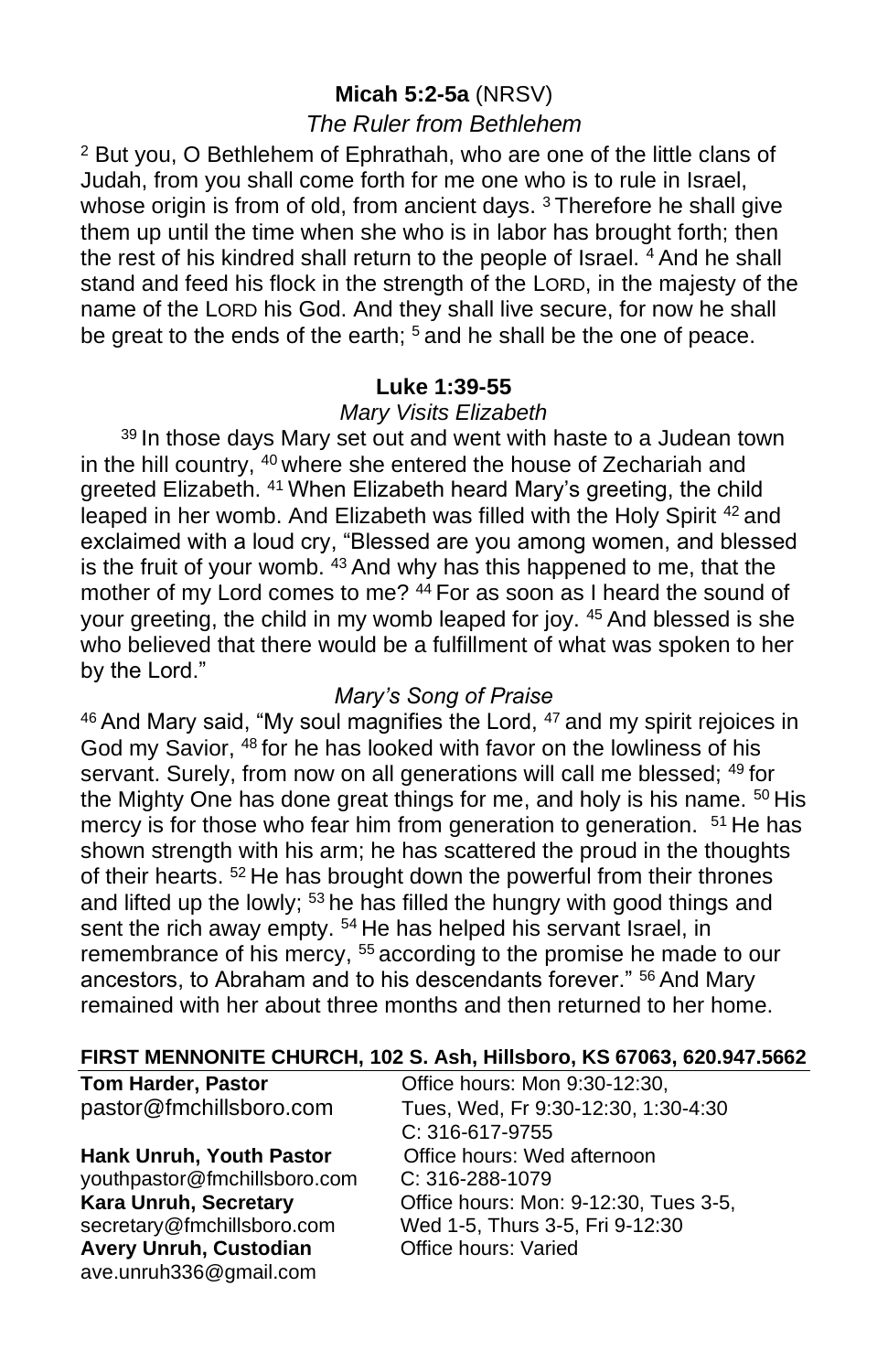

# **FIRST MENNONITE** CHURCH

 In Christ - Making Disciples through Loving Relationships.

Worship 10:30 a.m.

# **Fourth Sunday of Advent – December 19, 2021 Dare to imagine God's face!**

What amazing love is this that the Godhead comes down to us in the little clan of a little people and takes on a human face? With Mary, we rejoice in God, our Savior, by actively participating in God's leveling mercy.

# **GATHERING**

Gathering Music **Shirley Baltzer** Shirley Baltzer Welcome, Announcements, Greeting Keith Harder Introit Poor of the Earth (VT 213) *Advent Ensemble*

\*Call to Worship **Keith Harder** Keith Harder

*Come.* **Come as we are.** Come with your needs, your doubts, your dreams, your hopes. **Come, expecting God to meet us—here and in the innermost longing of our souls.** *Watch. Wait. God is present in our worship!*

Hymn With Mary Sing Magnificat VT 208

Candle Litany *We light a candle of love, and imagine* **the lowly lifted, fear met with love.** *We light the candle and pray for God's face to shine on us, to save us, restore us. Imagine that . . . we are God's wonders, blessed wonders.*

Hymn Hope Is a Candle (vs.1, 3, 5) VT 211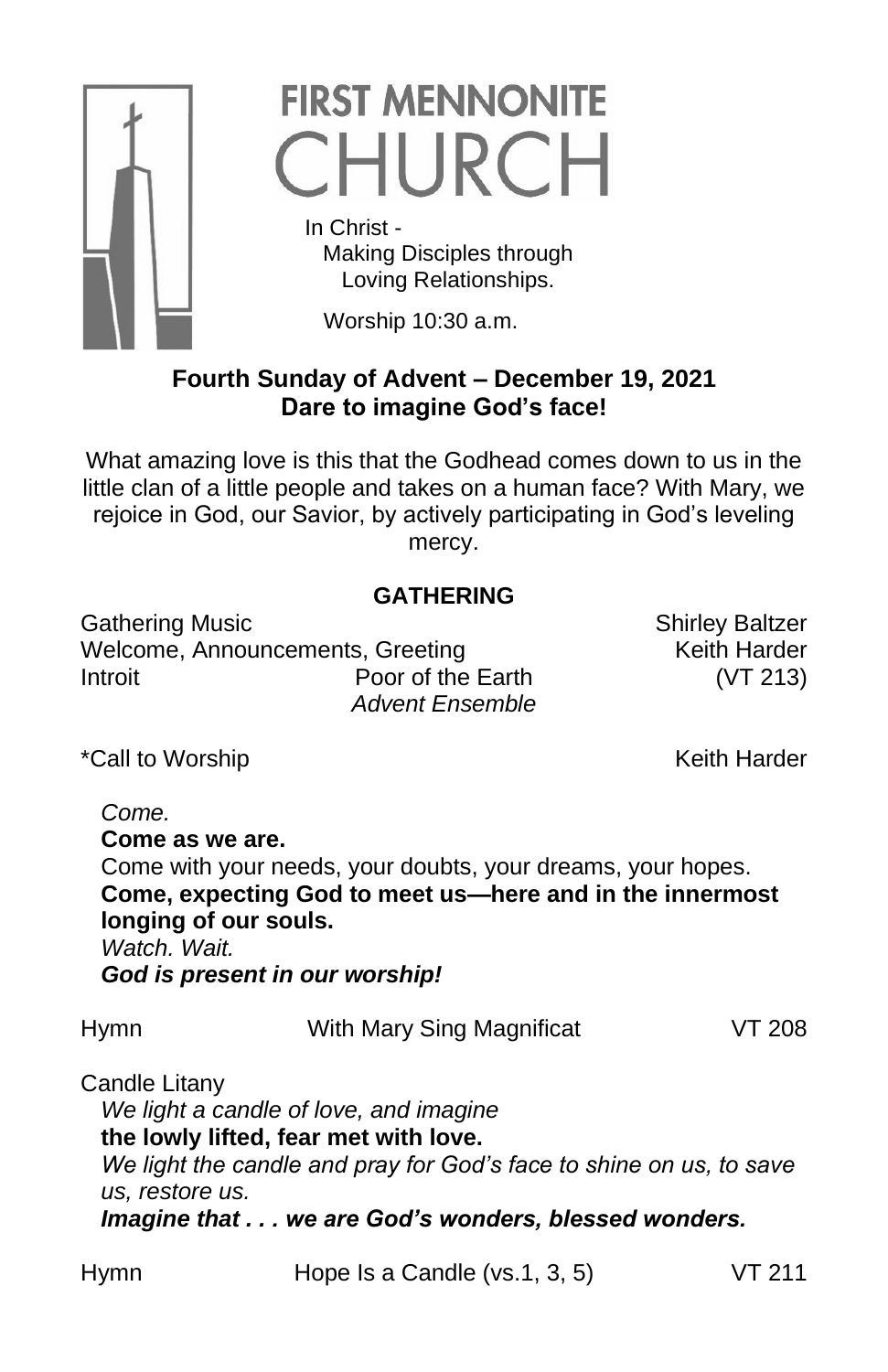Prayer of Confession

*We notice, O God, that when you feed people, everyone has enough.*

**We notice that in our world, when we feed people, some have more than enough, and many are still hungry.**

*Teach us to love.*

**We notice, O God, that in your social, economic, racial, and gender orders, no one is greater, and no one is left behind.**

*We notice that in our world there are many ladders, and many are climbing.*

## **Reorientate us to your vision of equality***.*

*God of mercy, lower us, raise us, empty us, and fill us. Like an empty manger, we want to be ready to receive Emmanuel.*

Words of Assurance (*adapted from Luke 1:46-49*)

*Our souls magnify the Lord, our spirits rejoice in God our Savior. God has looked with favor on our lowliness. The Mighty One has done great things for us, and holy is God's name.*

Time for God's Children Judy Harder

## **SHARING**

| Sharing and Prayer |                                | <b>Pastor Tom</b> |
|--------------------|--------------------------------|-------------------|
| Hymn               | Come, Thou Long-Expected Jesus | <b>VT 218</b>     |

# **LISTENING**

Message Mary's Song of Love Pastor Tom

Scripture Micah 5:2-5a Luke 1:39-55

# **RESPONDING**

| Hymn        | My Soul Proclaims with Wonder | VT 222                 |
|-------------|-------------------------------|------------------------|
| Benediction |                               | Pastor Tom             |
| Postlude    |                               | <b>Shirley Baltzer</b> |

Our musicians this morning are: Holly Swartzendruber (song leader), Shirley Baltzer (organ); John Harder (violin); Tom Voth (violin); and Tom Harder (5-string violin and guitar).

# **The church office will be closed the next two Fridays, Dec. 24 and Dec. 31.**